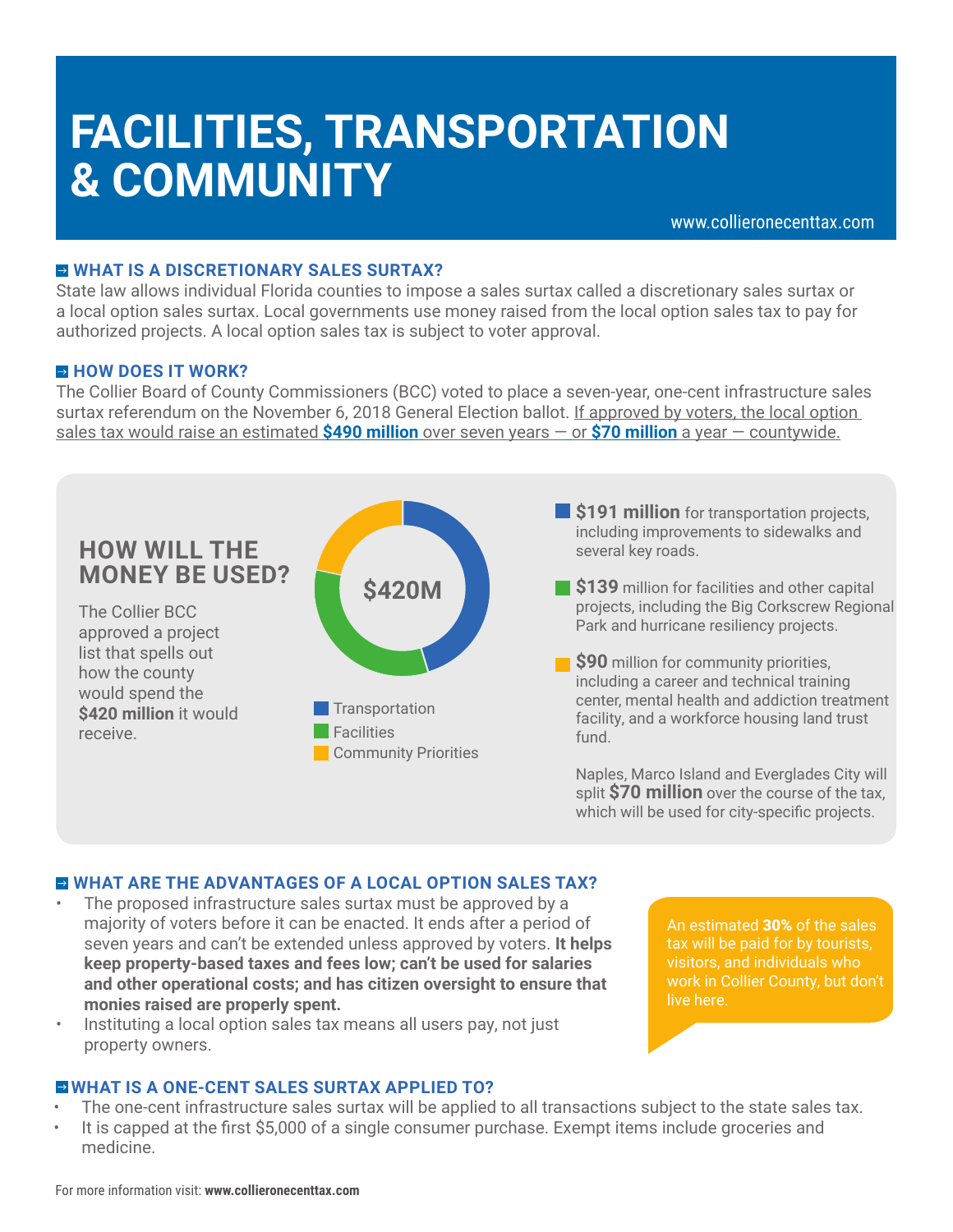#### **E HOW WILL COLLIER COUNTY COMPARE TO NEIGHBORING COMMUNITIES?**

- 61 of 67 Florida counties have approved a local option sales tax to address community needs. Approval of the one-cent infrastructure sales tax would put Collier County's sales tax in line with Charlotte, Hendry, Glades, Manatee, Miami-Dade, and Sarasota counties.
- Lee County leaders have placed a half-cent sales surtax on the November 2018 ballot for education issues.

#### **E** THERE'S NEARLY \$200 MILLION WORTH OF TRANSPORTATION PROJECTS ON THIS LIST. WHY ISN'T **THE COUNTY USING IMPACT FEES TO PAY FOR THESE PROJECTS?**

- Most of the money generated from the sales tax will be used for projects that benefit people who already live and work in our community, not to benefit future growth.
- The county collected about \$100 million in impact fees in 2007. In 2018, it is expected to collect about \$40 million. Since 2005, the county's general fund, or main operating fund, has loaned the impact fee fund \$100 million.

#### **E WHY NOT JUST BORROW THE MONEY?**

- It costs money to borrow money. Additional interest expenses would cost over \$100 million, and Collier County taxpayers would have to cover those costs.
- Property-based taxes and fees would likely increase to pay for the cost of borrowing.



### **Do we really need those projects?**

The short answer: Yes. County leaders have said numerous times that the projects on the list are needed and will get done, it's just a matter of how to pay for them.







#### TRANSPORTATION PROJECTS

Four of the eight transportation projects (Vanderbilt Beach Road Extension, Pine Ridge Road at Livingston Road improvements; Randall Boulevard improvements; Airport Road widening) are part of the county's long-range transportation plan. The bridge replacement program would replace bridges built in 1948, 1951, or 1953 all of which are past their expected life span. The sidewalk project would add sidewalks in key areas throughout the county and increase safety for bicyclists and pedestrians.

#### FACILITIES/CAPITAL PROJECTS

The Sheriff's Forensic Evidence Building would provide secure storage space for evidence, including drugs and weapons and provide security restrictions and the appropriate climate controls. The Big Corkscrew Island Regional Park is a 49-acre park in northeastern Collier that has been in the works for years. The county also is planning to replace HVAC systems well over their useful life, including one at the East Naples Library, the Courthouse, and the Vineyards, and to the Domestic Animal Services buildings to provide relief for animals.

#### COMMUNITY PRIORITIES

The career and technical training center would expand vocational training options for students and adults. The county would also create a workforce housing land trust fund to hold land in perpetuity and incentivize the construction of homes for workers, seniors and people with disabilities. It would also provide a match for a veterans' nursing home, and the county would build an expanded mental health and addiction treatment facility.